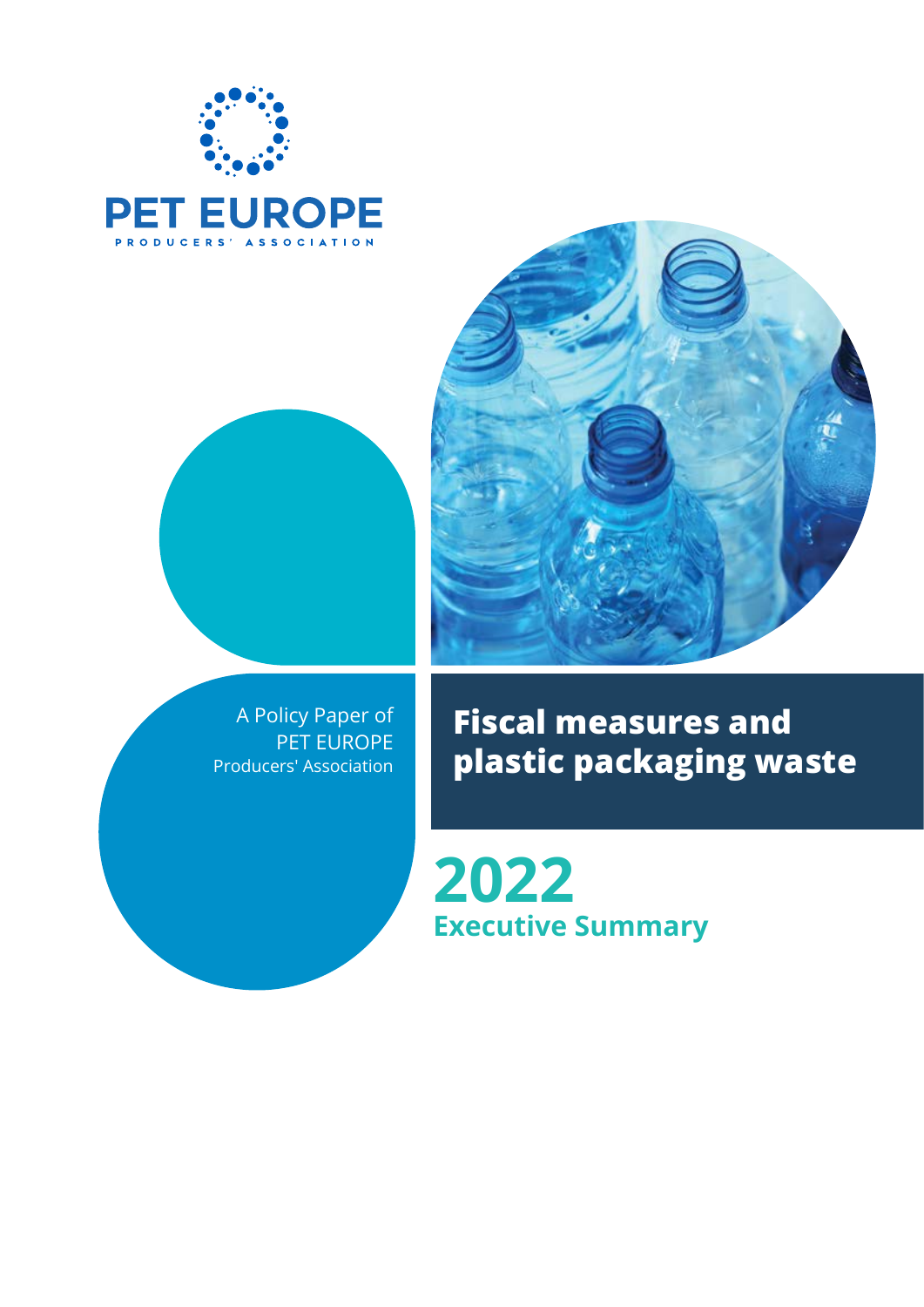**Better design of plastic products, higher plastic waste recycling rates, more and better quality recyclates will help boost the market for recycled plastics.** We are committed to working with Government to deliver these ambitious goals.





**350 Billion Euro of Revenue**



**1.5 Million People Directly Employed**

**A blunt measure would put these jobs at risk**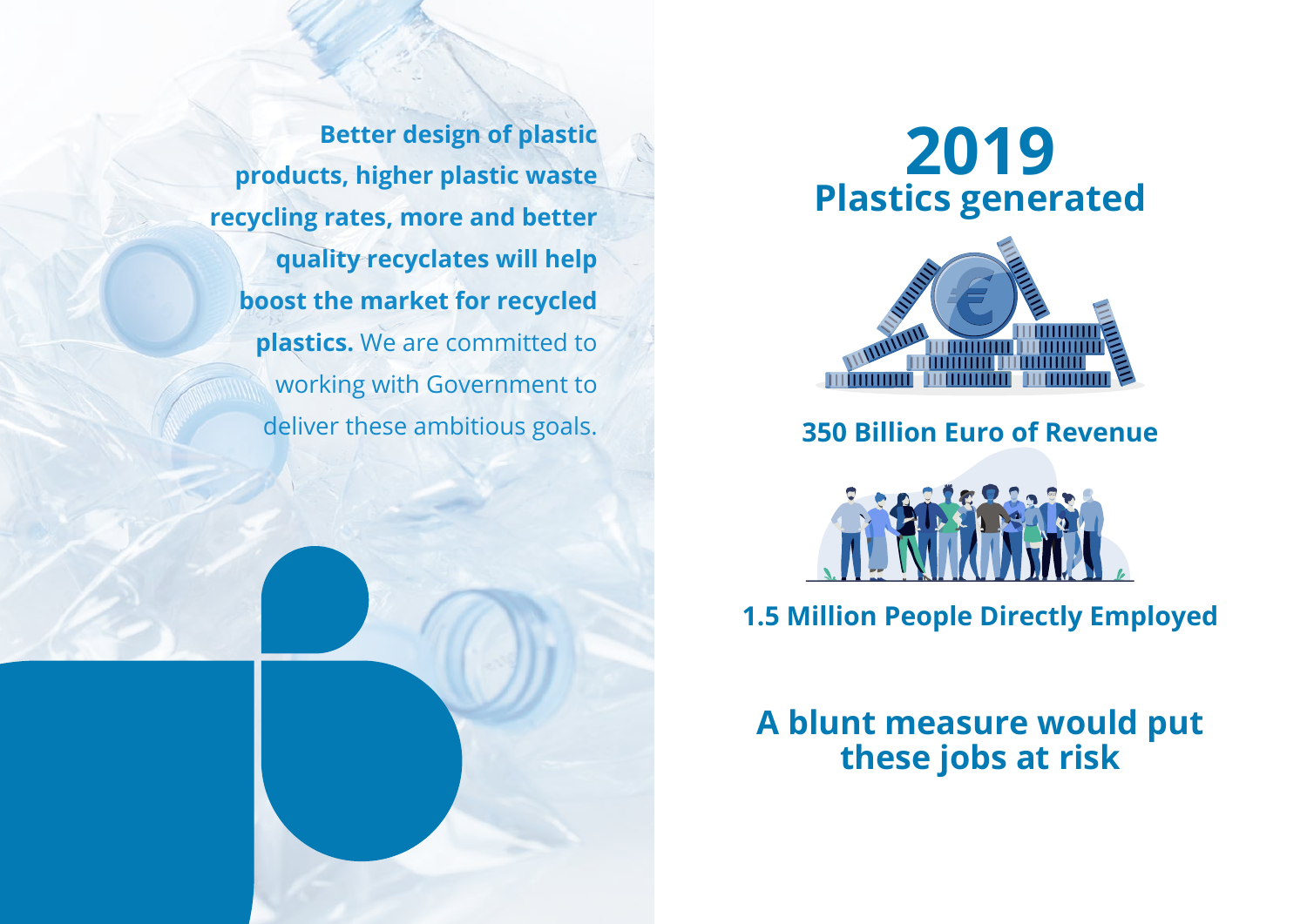# **CHAIRMAN'S FOREWORD**

PET EUROPE - Producer's Association is a non-profit trade association based in Brussels, Belgium, representing PET resin producers. We provide this policy document to inform national discussions on fiscal measures on plastic packaging waste.

A unique type of fully recyclable polymer - Polyethylene Terephthalate or PET - is commonly used as plastic bottle packaging. PET bottles are commonly collected and the most recycled plastic packaging in Europe, with many EU states collecting over 90%.

Waste is a societal concern with multi-factorial issues and no single solution. The European Strategy for Plastics in a Circular Economy will transform the way plastic products are designed, used, produced and recycled in the EU. **Better design of plastic products, higher plastic waste recycling rates, more and better quality recyclates will help boost the market for recycled plastics. We are committed to working with Government to deliver these ambitious goals.** The PET industry has demonstrated our commitment through investment in the production of fully recyclable packaging and increasing recycled content. We remain in fundamental disagreement with the principle of additional fiscal measures with negative environmental impacts. Fiscal measures that incentivise alternatives to PET packaging will have a negative impact, due to the significantly lower carbon footprint PET enjoys over alternative packaging materials.

# **There are more efficient ways of achieving the recycling and anti-littering**

# **objectives:**

1 Focus on total waste, not just 1% - enforce the laws we have 2 Implement the many game changing measures already contained in the SUP

- - Directive
	- 3 Improving product design

**If fiscal measures such as the so-called "plastic tax" are introduced, it should:** • incentivise European recycled content to improve the economics of recycling

- and collection,
- 
- 
- into the EU.

• not fracture the EU internal market, including sufficient lead-in time to comply, • include a sunset clause linked to collection targets, to incentivise collection, • maintain quality verification of post-consumer plastics, recycled polymers and articles with recycled content to be used in food contact applications imported

The Non-recycled Plastics Packaging Waste Contribution (NRPPWC) marks a watershed behaviour-centric fiscal policy, in addition to existing packaging waste legislation. We are fully committed to further consultation and engagement on how we can help to further reduce Europe's waste.

*Antonello Ciotti, Chairman, PET EUROPE - 2022*

**PET bottles are commonly collected and the most recycled plastic packaging in Europe, with**  many EU states **collecting over 90%.**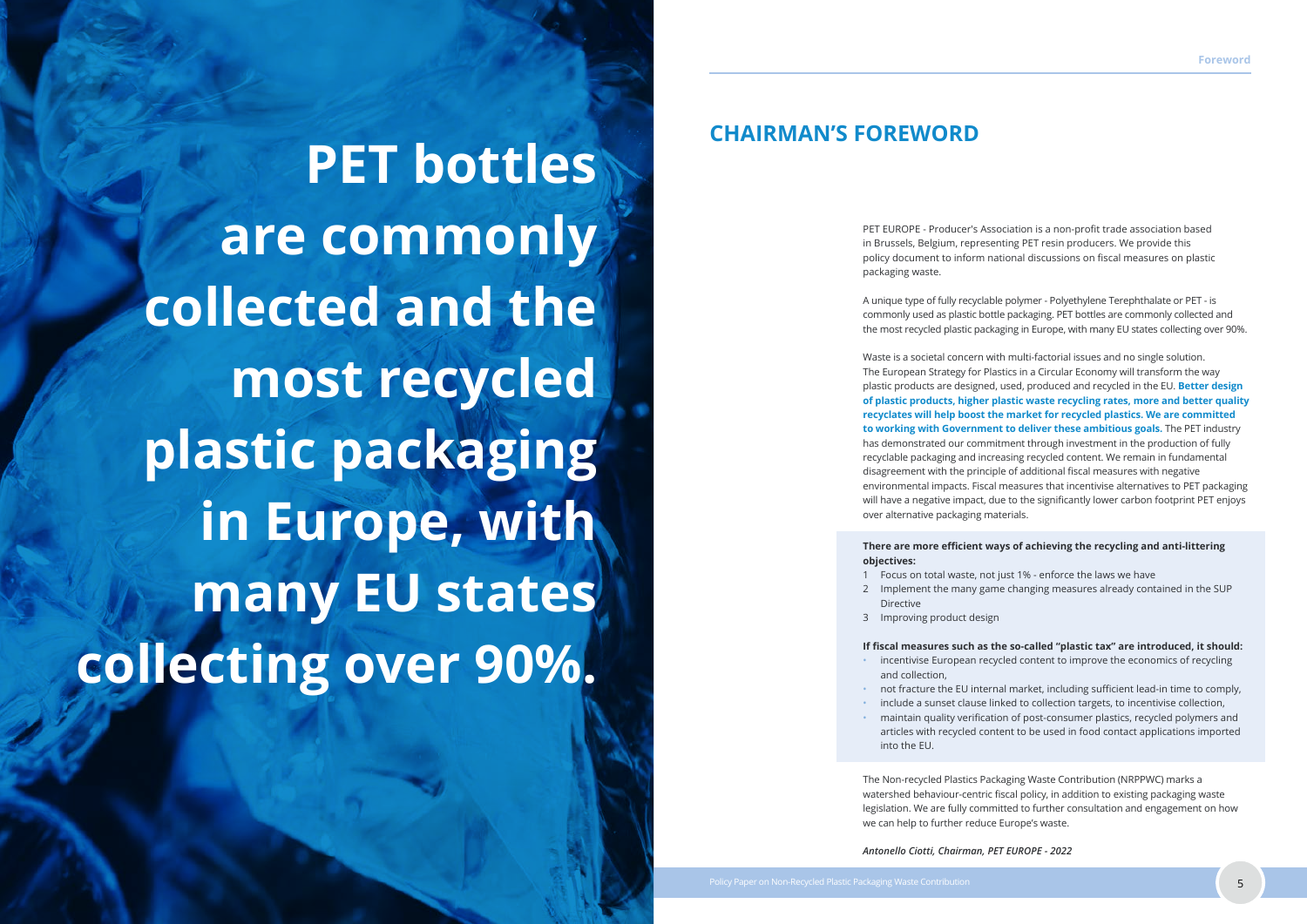

# **EXECUTIVE SUMMARY**

**PET packaging is the best performing polymer, in terms of waste collection and recycling**. The current collection rate for post-consumer PET containers in the EU is around 63%. Significant improvements have been made in recycling processes for PET. With the ever-increasing quality of collected materials, recycled PET demand will dramatically increase as a percentage of the total European PET demand by 2030.

The PET industry is committed to playing its part to increase recycling rates even further, but it should also be recognised that all actors across the value chain have their responsibility regarding the complex issue of waste.

While fiscal measures on plastic packaging seem to have gained traction, the facts clearly show that such policy measures are poorly targeted, inefficient and inequitable:

- When compared to alternative packaging materials; environmental analysis shows that PET and plastics packaging save greenhouse gas emissions, reduce energy consumption and waste generation;
- Economic analysis shows that a tax would significantly impact producers and put jobs at risk. People with low incomes, as well as charities, would be hit harder by such measures;
- The fiscal measures on plastic packaging would come at a high administrative cost for governments, while the expected effects are limited, as it would not incentivise increased waste collection;
- Singling out plastics versus other types of packaging is unfair, and can lead to State Aid issues;
- A fiscal measure on plastic packaging would mean that the same packaging is taxed three times in various EU countries;
- Implementing such measures at a Member State level could constitute a Technical Barrier to Trade.

**Taxation is a blunt instrument and is an inappropriate model to effectively deal with the challenge of waste management. It is unlikely to have a positive impact upon waste collection (a condicio sine qua non for recycling) and highly likely to have a detrimental impact on the economy. The PET value chain creates thousands of jobs across Europe. In 2019, plastics generated around 350 billion euros of revenue and provided direct employment to over 1.5 million people across the EU-28. Implementing a blunt measure, such as a fiscal measure on plastic packaging, would put these jobs at serious risk, as the governments in Italy and the UK have realised.**

It is our position that no policy measure should be implemented without proper impact assessment. Without a consistent demonstration of cost-effectiveness and efficiency, the implementation of a Member State fiscal measure to support the NRPPWC is a liability for the economy.

To quote the Plastic Soup Foundation: the NRPPWC 'misses the point entirely' as it is not harmonised across the EU. The Foundation states that such a tax will not tackle Europe's contribution to the World's 'plastic soup'1, and also highlights the risk that tax payers will end up paying the NRPPWC. Finally, the Foundation criticises the fact that only plastic packaging is considered, when packaging makes up only 40% of total plastics production.

Source: Imperial College London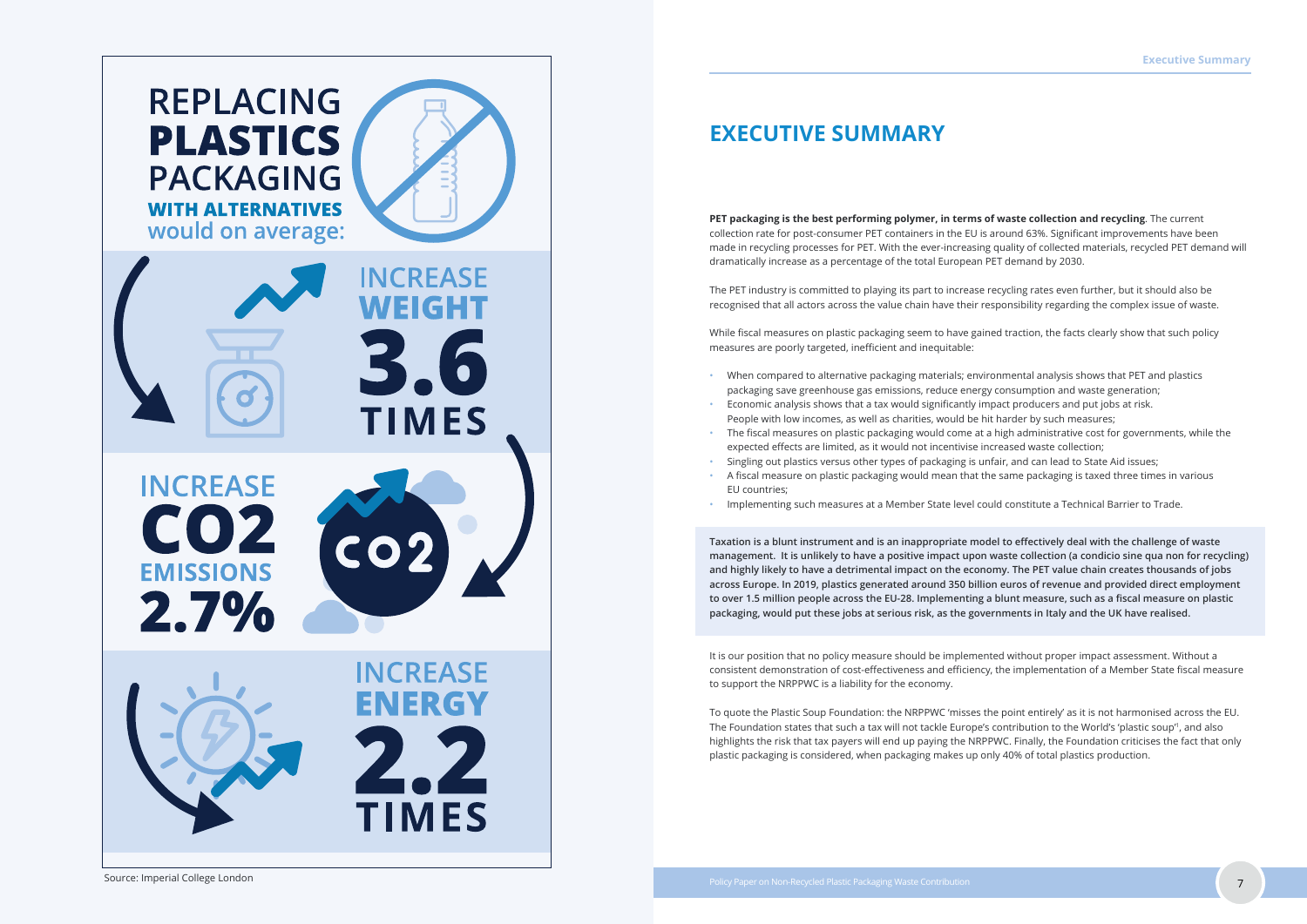We remain in fundamental disagreement with the principle of additional fiscal measures. **There are more efficient ways of achieving EU and Member State recycling and anti-littering objectives, rather than taxation.** First of all, governments should prioritise implementing requirements from the EU Single Use Plastics Directive (SUP Directive).

As a further step, rather than burdening business with extra costs that provide no net environmental benefit, we suggest **3 more efficient policy options:**

If Member States nonetheless decide to implement fiscal measures on plastic packaging, the following technical questions need to be considered, in order to ensure that the EU internal market and intra-EU trade is protected:

- **The product to be taxed.** To remove potential uncertainty as to whether a certain product falls within the scope of the fiscal contribution or not, it is necessary that legislation and related guidance sets out clear definitions of terms such as 'non-recycled', 'recycled content', 'plastic packaging' and 'waste'. It is advised to use existing, commonly used and accepted supranational definitions, in order to minimise the regulatory burden.
- **Tax exemptions for good practices.** One of the reasons to consider introducing fiscal measures on plastic packaging is a desired change of behaviour (namely increased recycling). Next to the taxation of undesirable activities, exemptions should be provided for good practices, such as high recycling rates. Tax policy can therefore be a 'carrot' as much as a 'stick'.
- **The point at which the tax becomes liable.** A tax could be levied at many different parts of the plastics production, conversion, consumption and waste chain. Each of these has its benefits and disadvantages.
- •••••• **The person liable to pay the tax.** In introducing a fiscal contribution, the person or business which is liable for calculating and remitting the tax must be defined. The administrative burden for impacted businesses in meeting their obligations under the fiscal measure would increase. Practically, in introducing a fiscal contribution, it would be necessary to consider the specific procedures that would need to be put in place for potentially affected businesses to clarify matters of doubt in respect of the tax, charge or levy.
- **Corrections and tax returns.** Member States should also decide on the possibility and format of tax returns. **Enforcement measures and penalty regime.** If a tax is imposed, effective enforcement measures must be implemented. Interpol is already seeing a sharp rise in plastic waste crime, even before introduction of the fiscal contribution.

REPLACING WOULD & INCREASE<br>PLASTICS INCREASE CO2

- **1. Focus on total waste, not just 1% enforce the laws we have.** Plastics packaging waste is less than 1% of our total waste generated. When formulating policy measures regarding waste and recycling, a holistic approach to total waste by regulators is imperative. There is a clear opportunity lost in ignoring 99% of our total waste. DG Environment produces regular reports detailing the lack of proper enforcement of existing EU regulations on waste management and recycling by the Member States. We must enforce the laws we have.
- **2. Implement the many game changing measures already contained in the SUP Directive.** As foreseen in the EU's Single Use Plastics (SUP) Directive, Member States are required to ensure the separate collection for recycling of PET beverage bottles. By 2025, an amount of waste SUP products equal to 77% of the amount placed on the market is to be separately collected. By 2029, the target is 90% of the total amount of PET beverage bottles placed on the EU market. Achieving these targets as soon as possible will lead to the increased collection of waste PET bottles, and will accordingly lead to an increase in recycling feedstock for the PET recycling sector. As this is already an EU requirement, **accelerated implementation will be a very cost-efficient measure to increase recycling.**
- **3. Improving product design.** Product design and design for recycling are some of the key barriers that currently hinder recycling. Compatibility of materials, easy separation, and the use of additives, among other features, will play a role in determining the recyclability of a given product. **Product design requirements do not require expensive infrastructure,** and are therefore a cost-effective measure to improve recycling.





# **EXECUTIVE SUMMARY 3 More Efficient EXECUTIVE SUMMARY**

# **Policy Options**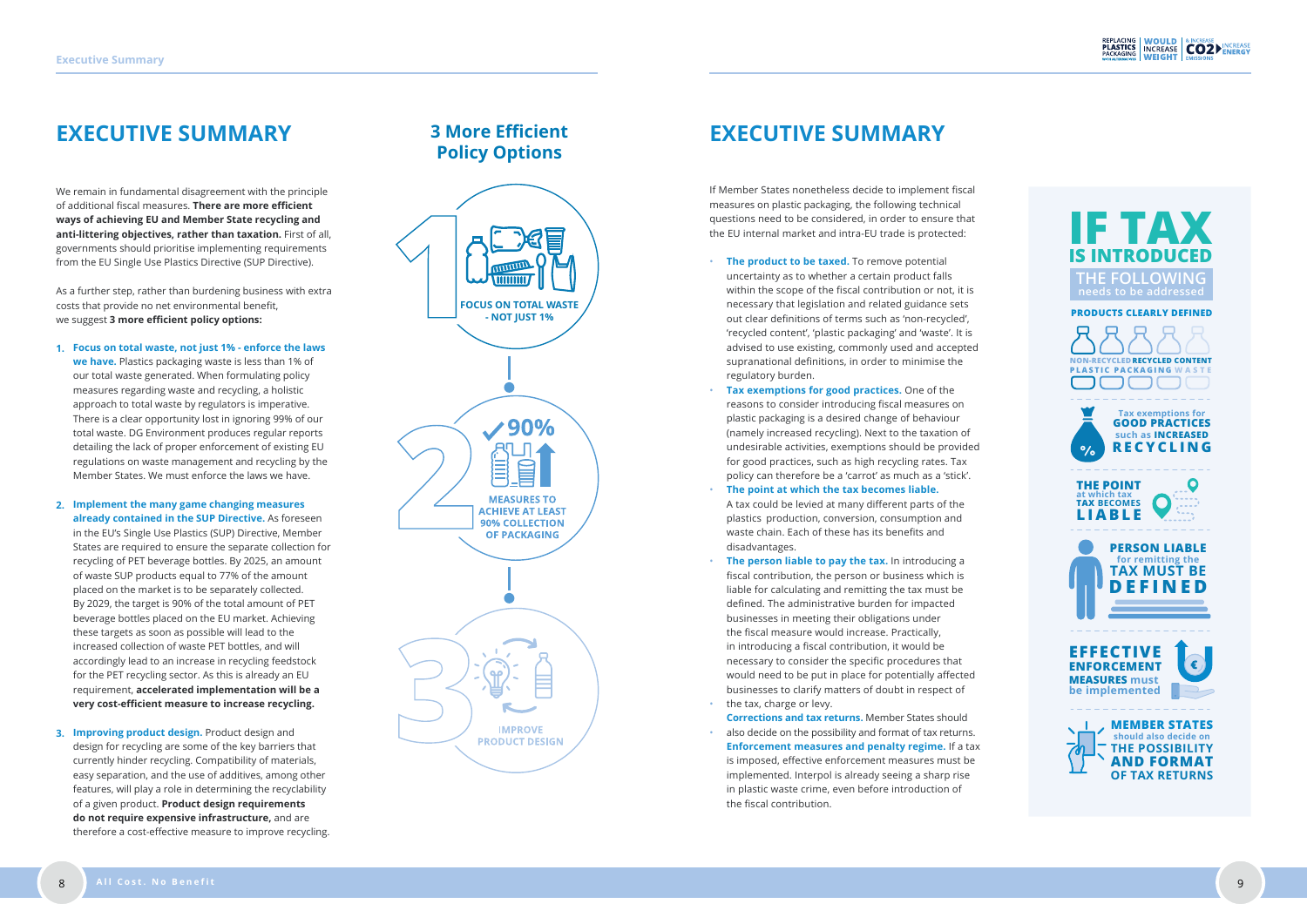*The main obstacles to The main the recycling obstacles to of plastics are the recycling collection and of plastics are design for collection and design for recycling.*



66

*Solution should be focused on collection, sorting and treatment.*